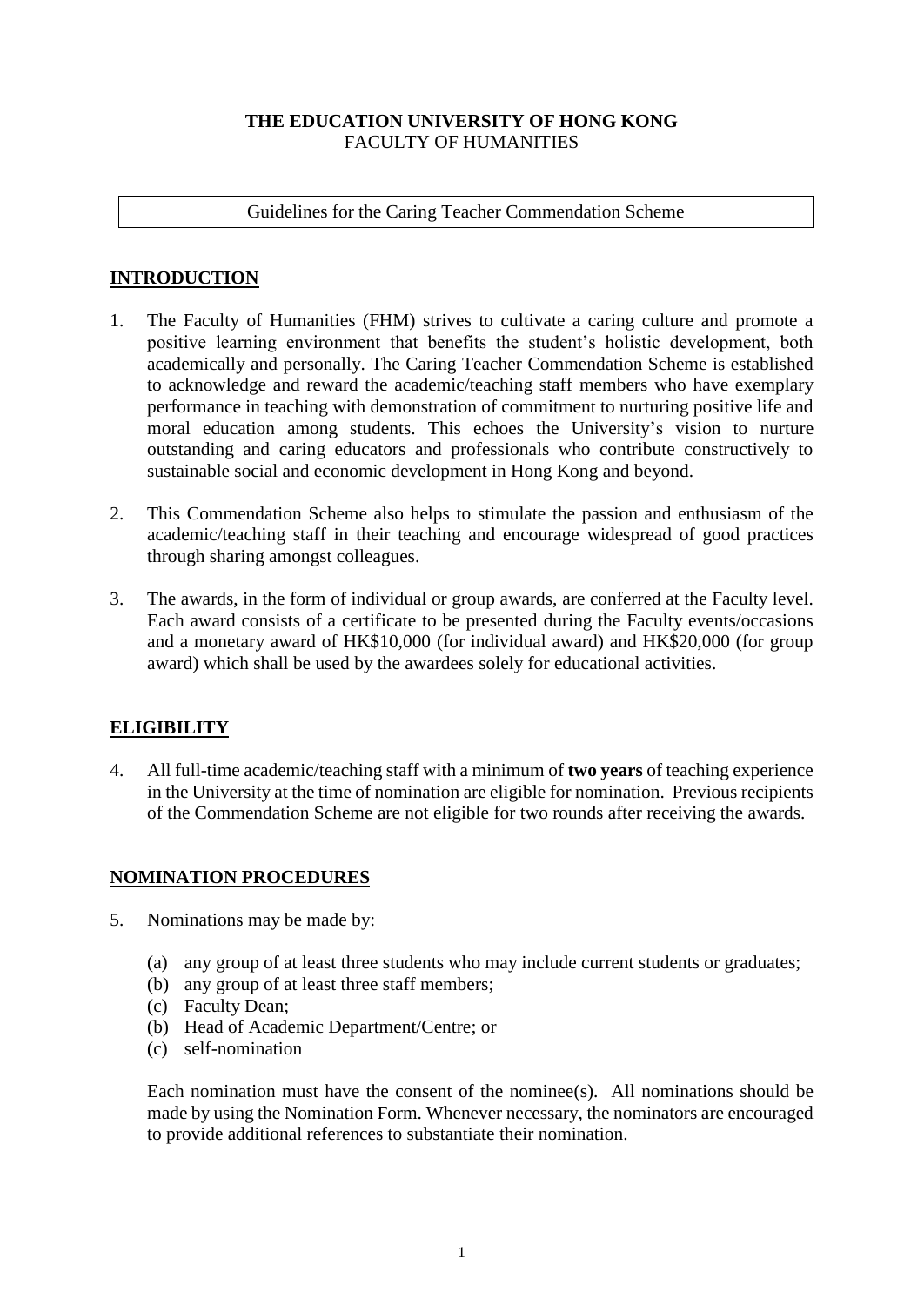### **ASSESSMENT CRITERIA**

 $\overline{a}$ 

- 6. The Caring Teacher Commendation Scheme requires nominees to show evidences of good performance in teaching and to demonstrate excellence in providing pastoral care and support for the welfare of students. The nominees are required to:
	- (a) demonstrate excellence in providing pastoral care and support to students in the following aspects with evidence-based information;
		- *(i) Academically – facilitating the students to discover and develop their academic potential, and offering timely support to accommodate the different academic abilities and learning needs of students.*
		- *(ii) Morally – promoting moral education that fosters students' positive values and attitudes, and nurturing students with a caring and morally responsible character through diverse learning experiences.*
		- *(iii) Physically – enhancing the physical environment to facilitate positive learning and teaching interactions, and engaging students in different class activities that effectively support their learning.*
		- *(iv) Socially – creating an atmosphere of mutual respect and caring in the classroom, and helping students to build supportive relationships with their peers and staff members.*
		- *(v) Mentally – creating a positive learning environment that supports students' mental health and wellbeing, and helping students to release their anxieties throughout their period of study.*
	- (b) demonstrate the achievement in disseminating good approaches/practices through classroom teaching/ Field Experience/ Internship supervision, etc. with evidencebased information.
	- (c) demonstrate the willingness in providing supports to students, such as their enthusiasm in taking up the roles of Year Coordinator, Academic Advisor, etc.
	- (d) obtain a good SET score in the last two years, preferably at or above the University  $mean<sup>1</sup>$ ;
- 7. For the group award, the Commendation Scheme also considers evidences of collaboration in achieving the common goals and promoting the impact of collaborative initiatives in creating a caring learning and teaching environment.
- 8. The Selection Panel will assess all eligible nominations according to the stipulated assessment criteria and make recommendations to the Faculty Dean. Faculty Dean will consider the Panel's recommendations and other special factors in making the final decision of the Commendation Scheme.

<sup>&</sup>lt;sup>1</sup> This refers to the average SET score (Individual mean) of the last two years, not the nomination year. SET data for co-taught courses (normally not contributing to Individual mean SET score) can be taken as reference, where appropriate.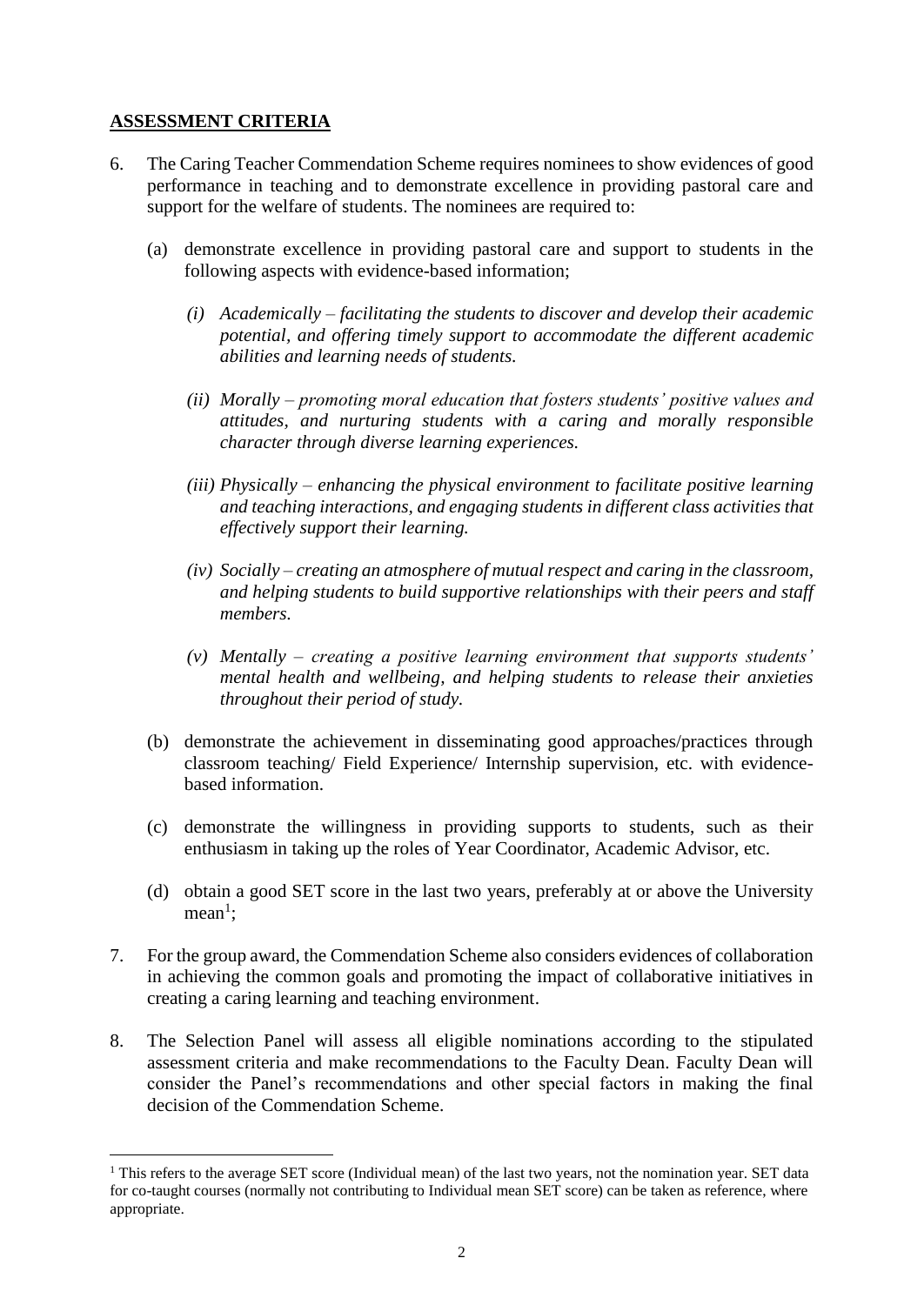### **SELECTION PROCESS**

#### **Submission of documentation**

- 9. Each nominee/self-nominated applicant for the Commendation Scheme must submit the following documents:
	- (a) A completed Nomination Form (including additional references provided by the nominators, if any);
	- (b) A descriptive paragraph describing the beliefs and initiatives in promoting pastoral care and support for the welfare of students (no more than **one** page);
	- (c) A descriptive overview of the works that have been done to address the assessment criteria (no more than **two pages**); and
	- (d) Evidence-based materials showing the nominated individual/team's engagement and impact (no more than **10 pages**).

All evidence-based materials should cover a sustained period, normally over two years, and be highly selective.

10. The nominations, including the Normation Form and the nominee's submission, shall be sent to the respective Head of Department/Centre for consideration. All nominations supported by the Heads should be provided to the Faculty Selection Panel for further consideration.

### **Faculty Selection Panel**

12. The Faculty Dean will set up a Selection Panel with the following membership composition:

#### *Chairperson*

#### *Members*

- Two to three academic/teaching staff of constituent academic departments and teaching centre
- One staff member from the Student Affairs Office
- One to two student representatives

#### *Secretary*

- Administrative Staff from FHM Office

Remark: Wherever necessary, the Faculty Dean has the discretion to adjust the composition to meet the actual operational needs.

- 13. The Faculty Selection Panel will consider the nominations based on the nomination forms (including additional references provided by the nominators, if any), nominees' submission as well as the recommendation of respective departments/centre. The Panel may seek additional reference, if necessary, with the consent of the nominee(s).
- 14. The nominees may be invited to attend an interview with the Faculty Selection Panel to further substantiate and discuss their achievements in relation to the assessment criteria.